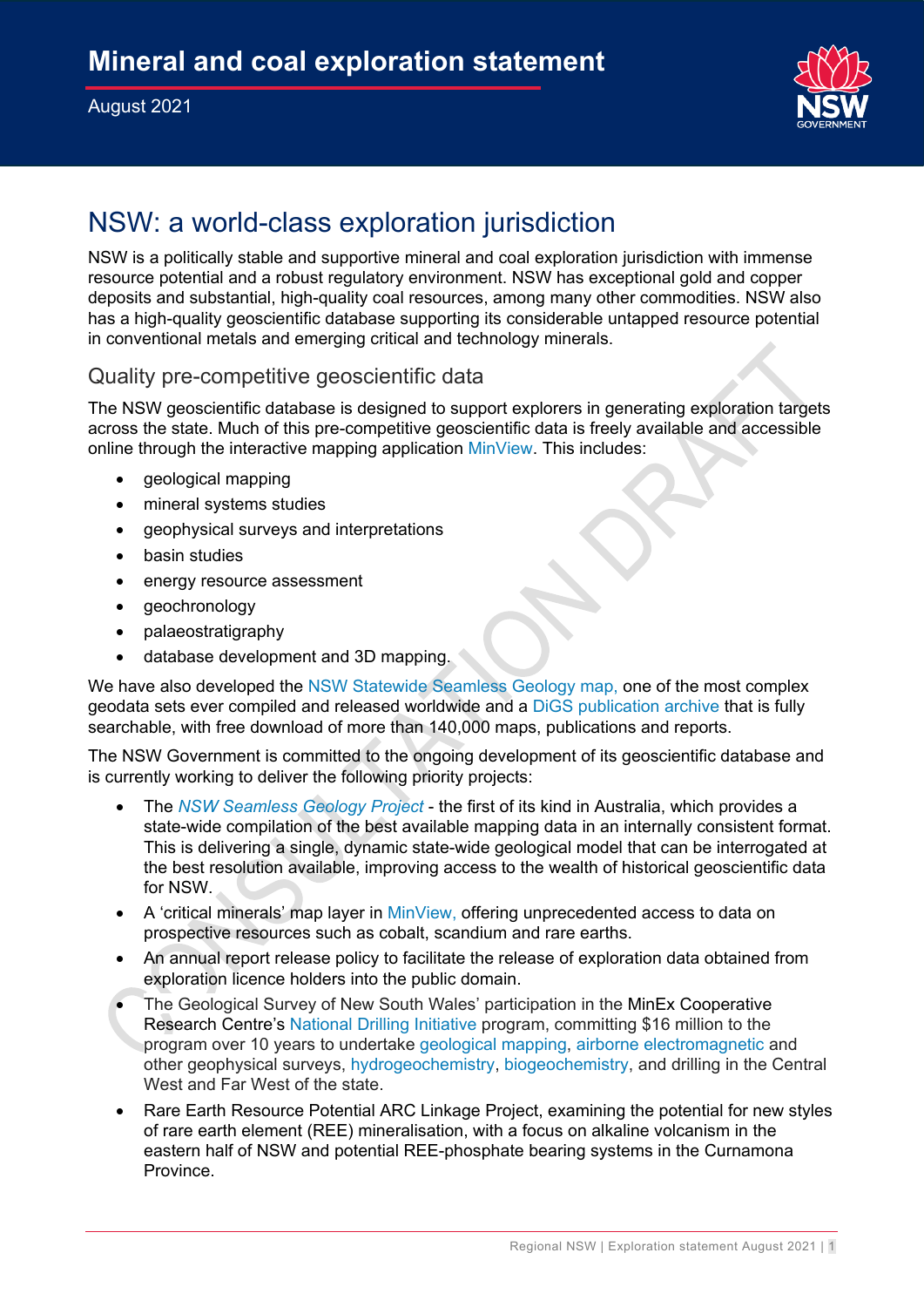

• Geological mapping, including [generation of 3D models](https://www.regional.nsw.gov.au/meg/geoscience/projects/3d-mapping-of-nsw) of lithological and structural aspects of basin and orogenic provinces, at scales ranging from broad to site specific.

#### A supportive, stable investment environment

In additional to providing high-quality geoscientific data, the NSW Government is committed to reducing red tape and streamlining elements of its regulatory framework to help unlock the state's untapped resource potential. These initiatives will reduce friction, improve exploration regulation and encourage and facilitate the next round of major resource discoveries across the state.

### NSW: open for business, open for explorers

NSW is open for business for mineral and coal exploration investment. Exploration activity is fundamental to realising the full economic benefit of our state's resources and assisting the government in achieving its economic vision and priorities. The NSW Government aspires to be the number one investment destination for exploration and mining in Australia. It is a NSW Government priority to continue to encourage and facilitate the ongoing development of the state's resources for the public benefit.

#### Supporting the state's strategic economic priorities

The NSW Government has clearly set out its plan to become the number one investment destination for exploration and mining in the *[2018 NSW Minerals Strategy](https://www.regional.nsw.gov.au/meg/exploring-and-mining/titles-management-system/nsw-minerals-strategy)*. The Government has also clearly signalled its position on coal resource development as a long-term global transition toward low carbon energy takes place. The *[2020 Strategic Statement on the Future of Coal Mining](https://www.regional.nsw.gov.au/__data/assets/pdf_file/0004/1236973/Strategic-Statement-on-Coal-Exploration-and-Mining-in-NSW.pdf)  [and Exploration](https://www.regional.nsw.gov.au/__data/assets/pdf_file/0004/1236973/Strategic-Statement-on-Coal-Exploration-and-Mining-in-NSW.pdf)* identified areas where new coal exploration cannot occur, as well as committing to streamlining the process for allocating exploration licences in areas adjacent to current mines.

The NSW Government's strategic priorities extend to the development of an integrated local critical minerals supply chain. This will leverage the state's resource potential and offer greater supply chain diversity and security to local and global customers. Developing this industrial capability presents an opportunity to capitalise on the forecast growth in demand for minerals used in advanced manufacturing (such as electric vehicles, batteries and mobile phones), renewable energy, defence applications. NSW is well placed to meet this demand and holds significant resource potential, particularly for copper, zirconium, rare earths, cobalt and scandium, with further unexplored potential. Mineral exploration is crucial to realising this strategic priority.

Mineral exploration is also critical to supporting the refreshed *[20 Year Economic Vision for](https://www.nsw.gov.au/a-20-year-economic-vision-for-regional-nsw-refresh)  [Regional NSW](https://www.nsw.gov.au/a-20-year-economic-vision-for-regional-nsw-refresh)*. The Economic Vision highlights the importance of mining and exploration to the regional and state economy and identifies renewable energy and advanced manufacturing as emerging industries in NSW.

We encourage exploration activity in greenfields areas that will test new geological ideas and models and exploration in regions covered by significant cover of ground. As little as five per cent of all drilling for minerals in NSW has been deeper than 150 metres and almost all exploration has focused on areas where the rocks hosting metal deposits are near the surface. This means as much as 80 per cent of the state's rugged landscape remains unexplored.

The NSW Government is also committed to giving assistance to explorers. The [New Frontiers](https://www.regional.nsw.gov.au/meg/geoscience/new-frontiers-cooperative-drilling)  [Cooperative Drilling Program](https://www.regional.nsw.gov.au/meg/geoscience/new-frontiers-cooperative-drilling) is designed to promote investment in NSW by providing grants to applicants for exploration drilling programs for certain minerals that demonstrate strong prospectivity, sound financial planning and a proven technical base.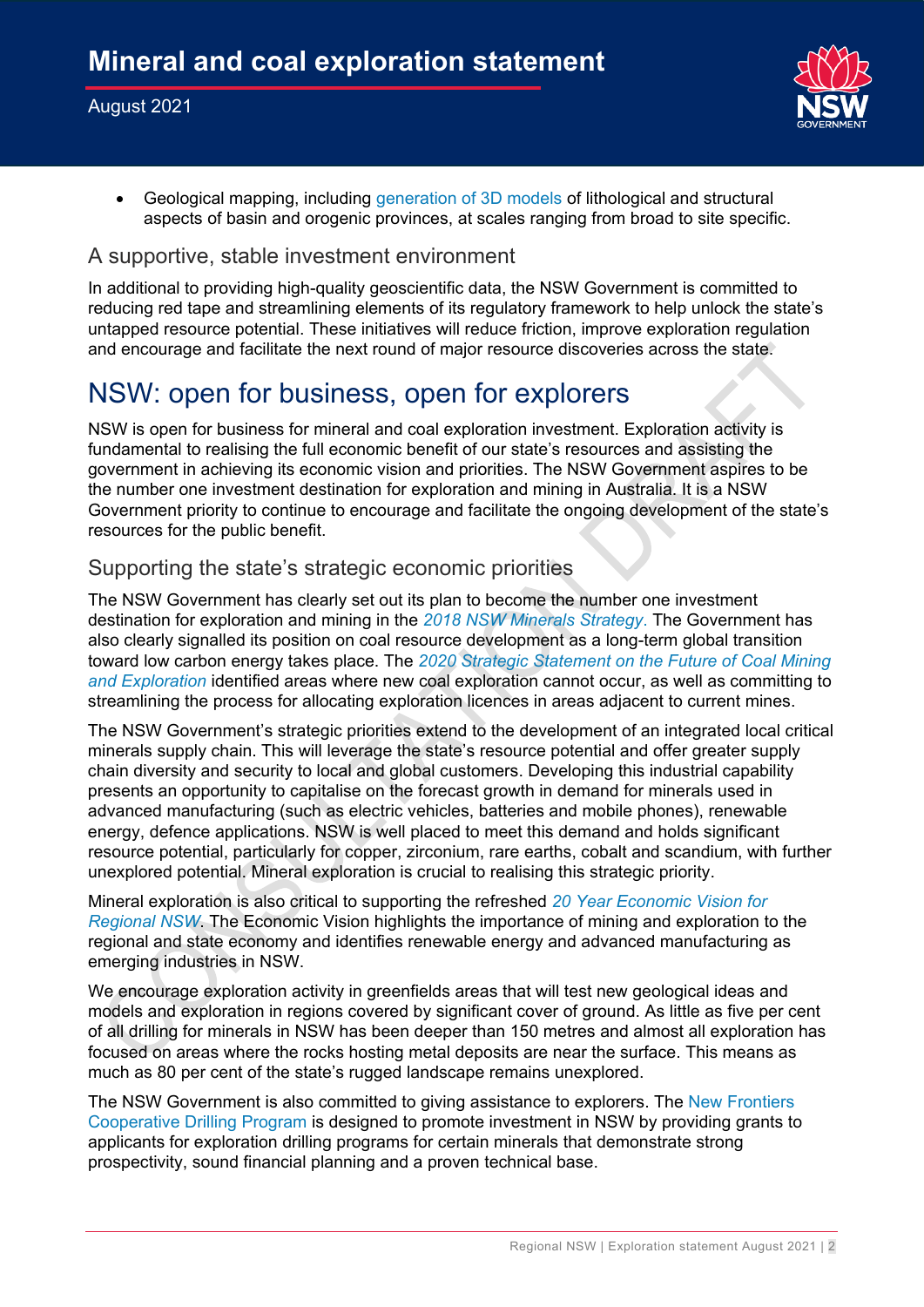#### August 2021



# Facilitating effective and sustainable mineral and coal exploration in NSW

NSW is open for business for explorers that are committed to active and responsible exploration activity. The resources project lifecycle starts with exploration and junior and mid-tier companies are the engine room of the sector. Exploration is an iterative and dynamic process, as are the variables that influence resource development such as commodity prices, investment capital flows and technologies.

The NSW Government's approach to mineral and coal exploration directly supports the objects of the state's mining legislation by facilitating the discovery and development of the state's mineral and coal resources in a timely and effective manner. It also provides confidence to the community and stakeholders, landholders and the government in the way in which resources are discovered and developed occurs across the state, and that the rights of landowners and the interests of the community will be protected.

The general rule for exploration for minerals is 'first in time'. Explorers utilise the NSW geoscientific database and their own information to generate exploration targets across the state and apply for an exploration licence for land when it becomes available for exploration.

Exploration for [group 1 minerals](https://legislation.nsw.gov.au/view/html/inforce/current/sl-2016-0498#sch.2) in five declared [Mineral Allocation Areas](https://www.regional.nsw.gov.au/meg/geoscience/minview/mineral-allocation-areas) – Dubbo, Mundi, Forbes, North Cobar and South Cobar - is only allowed with the consent of the Minister. The MAAs encompass covered (or partially covered) extensions to known mineralised terranes. The areas have seen limited historical exploration activity.

The [Strategic Release Framework for Coal and Petroleum Exploration](https://www.regional.nsw.gov.au/__data/assets/pdf_file/0004/1236973/Strategic-Statement-on-Coal-Exploration-and-Mining-in-NSW.pdf) has been developed by the NSW Government to deliver greater transparency and control over the release of exploration areas and the granting of prospecting titles for coal and petroleum resources. The framework recognises there are competing uses for land and seeks to balance these interests. Areas will be released for exploration only after environmental, social and economic factors have been considered and the community has had an opportunity to identify its values and issues. This will facilitate the safe and sustainable development of resources under a process that balances the needs of the community, the economy and the environment.

### Driving high performance and providing greater certainty for landholders

While only a small number of exploration areas progress to mining operations, the Government recognises that exploration activity can generate uncertainty for landholders and communities. Supporting the exploration mission while reducing community and landholder uncertainty requires confidence in the regulatory framework and government policies and procedures that facilitate responsible exploration activity. This includes ensuring that exploration licence holders are appropriately skilled and resourced and demonstrate a genuine intent to discover and develop the states resources. It also requires explorers to progressively relinquish non-prospective areas to provide certainty as to where resource projects may progress to mines in the future.

The NSW Government does this via a framework of exploration-focused policies and procedures. This includes an outcomes-based approach to exploration work programs and performance management, which underpins the Government's [Mineral prospecting minimum standards,](https://www.regional.nsw.gov.au/__data/assets/pdf_file/0003/1242930/Mineral-prospecting-minimum-standards.pdf) *Policy on the renewal of mineral and coal exploration licences*, and *Policy on the granting and renewal of assessment leases*.